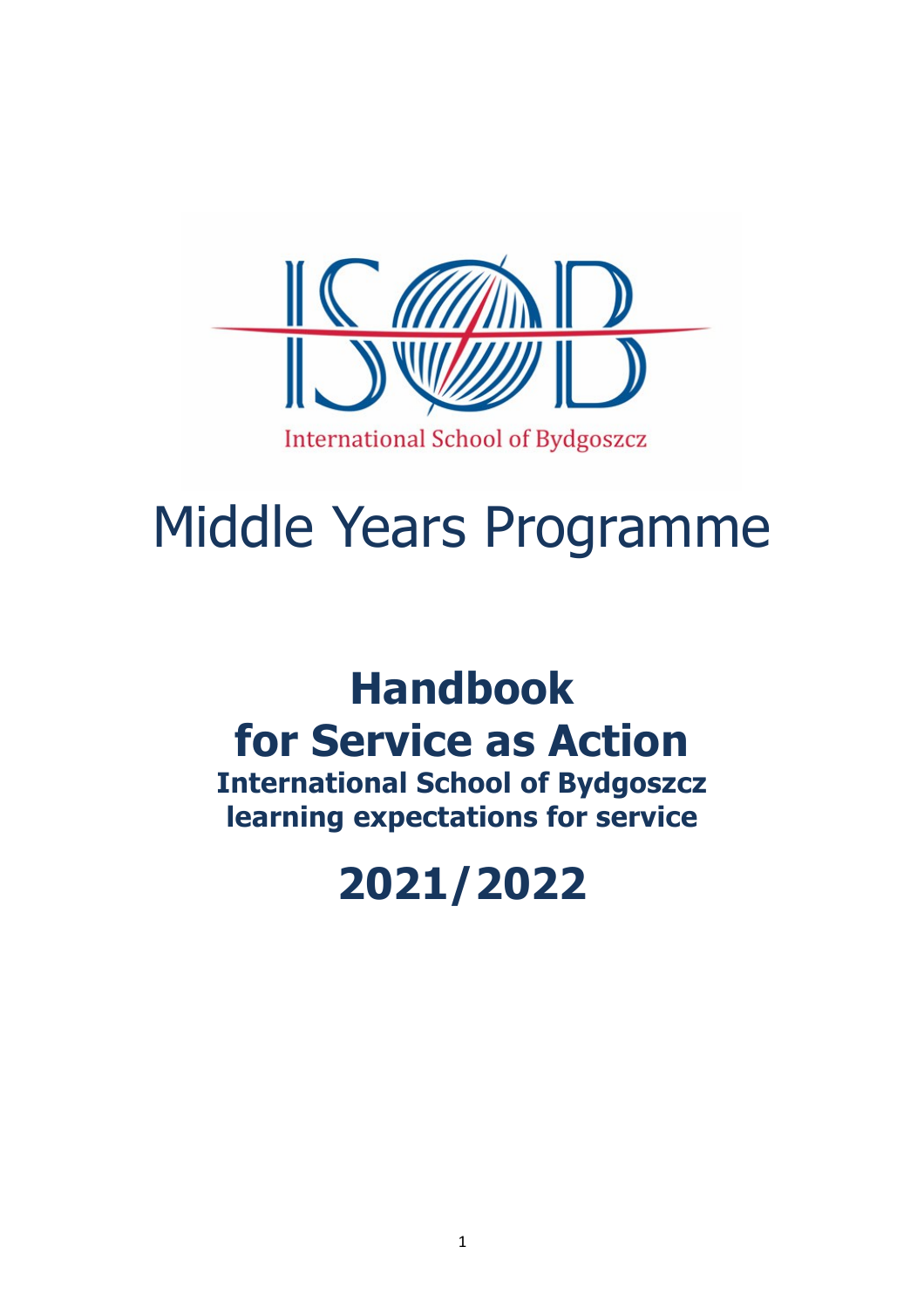## **Understanding the philosophy**

"IB learners strive to be caring members of the community who demonstrate a personal commitment to service, and act to make a positive difference to the lives of others and to the environment".

From principles into practice (2014), International Baccalaureate.

**"Service as action: With appropriate guidance and support, MYP students should, through their engagement with service as one of the significant forms of action, meet the learning outcomes to develop the skills and attributes of an IB learner. IB World Schools value service with others as an important way to engage in principled action across a range of overlapping local and global communities".**

Further guidance for developing MYP Service as Action. Reference excerpt—MYP: From principles into practice (2014), International Baccalaureate.

"Service activities or service experiences are opportunities for students to engage in action. Service activities may be designed as a single learning event, a series of related learning experiences, or an extended project. They can be planned by teachers, students, external organizations and agencies, alone or in collaboration with other individuals and groups".

Further guidance for developing MYP Service as Action. Reference excerpt—MYP: From principles into practice (2014), International Baccalaureate.

Learning by doing and experiencing, as part of action and global engagement are central to the IB philosophy and practice. Through the practice and use of approaches to learning skills that support the learning and practice of the learner profile attributes, students get involved with issues they are interested in as they explore the curriculum of the different subjects and identify needs and conflicts in the community, through the way these issues affect their lives and the lives of others around them or around the world.

As students explore different topics in the different subjects using inquiry based learning, they discover issues, confront the consequences of different actions, and identify global contexts which help them to take service as the natural outcome for action.



**Investigating, preparing, taking action, reflecting and sharing** become the training for the acquisition of tools and skills that will allow students to be successful as problem solvers in the 21st century.

MYP Service as Action is more about developing in students the appropriate attitudes and outcomes. This action will be different from student to student and may involve students in:

- 1. showing empathy,
- 2. modifications on behaviour and habits,
- 3. taking responsibility for longer projects,
- 4. acting alone and acting with others,
- 5. taking physical action,
- 6. suggesting changes for the benefit of all involved and
- 7. lobbying people in more influential positions to act.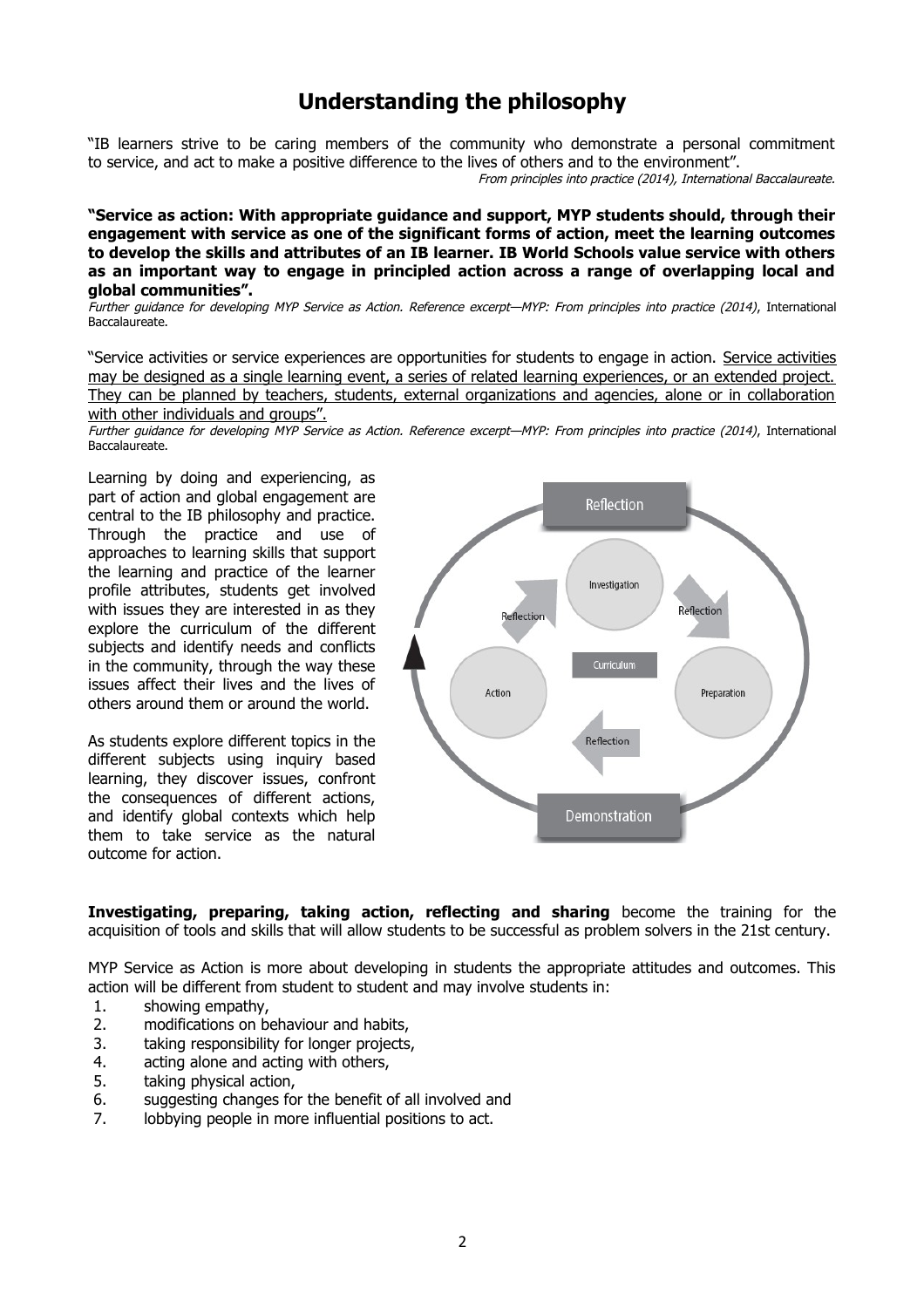## **MYP learning outcomes for service**

When working on Service as Action you will focus on the following **learning outcomes**:

#### **Learning outcomes You should: 1. become more aware of your own strengths and areas for growth** Your SA activity allows you to learn something new about yourself – that you are good at something or that you need to work on specific character trait more. If you gain a **new** skill, you meet another learning outcome: undertaking challenges that develop new skills. **2. undertake challenges that develop new skills**  \* You are facing challenges when completing your task. During the activity you plan to develop new skills for yourself. **3. discuss, evaluate and plan activity initiated by you**  $\cdot$  You initiate the activity and go with the idea for SA to a candidate for your supervisor and your fellow students if you want to work in a team or pair. \* You take part in a discussion about the activity before, during planning it or when it was necessary to evaluate it.  $\cdot \cdot$  You evaluate the project – when you see that something has to be changed, you modify the plan of the activity. You evaluate the project in the form of a reflection after an activity – write what you would change next time in case of doing the same experience once again.  $\div$  You play a very active role when planning the activity. **4. persevere in action**  \* You are persistent in the action, disregarding difficulties, obstacles, or discouragement. What's more, according to your grade, you need to do your activity by at least the minimum number of hours G6 students are required to do at least 6 hours of the SA experience which meets "perseverance" requirement; G7 students are required to do at least 6 hours in the SA experience which meets "perseverance" requirement; G8 students are required to do at least 7 hours in the SA experience which meets "perseverance" requirement; G9 students are required to do at least 8 hours in the SA experience which meets "perseverance" requirement; G10 students are required to do at least 9 hours in the SA experience which meets "perseverance" requirement; Length (6-9 hours or more) of a single SA experience can be spread into regular activities (ex. once a week one hour) or can be done during one long activity (ex. helping in a city's voluntary service for 6 hours at once). **"Hour" means 60 minutes. 5. work collaboratively with others** You work on the project in a team or pair. You shared responsibilities and helped each other to

achieve activity's purpose.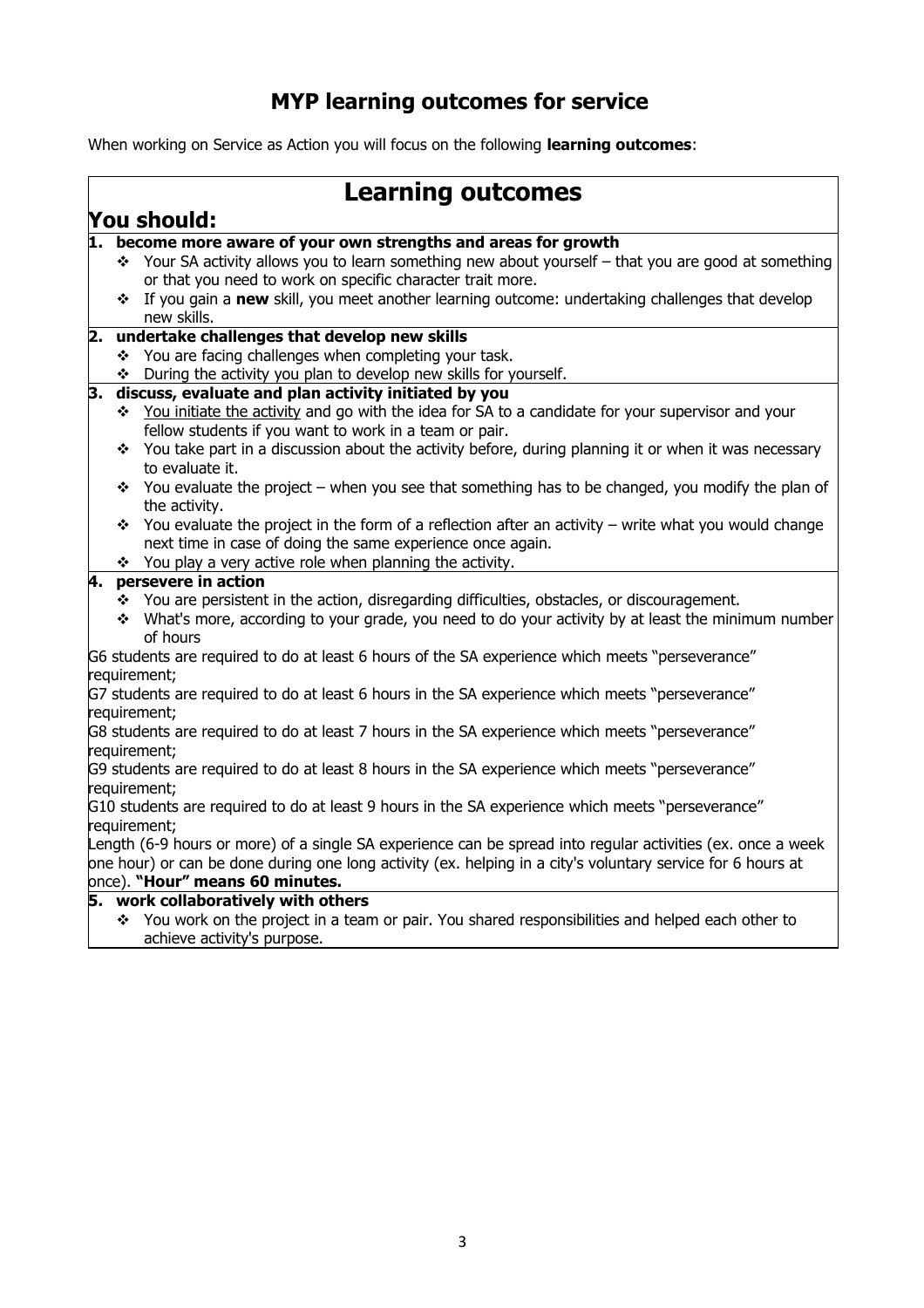#### **6. develop international mindedness through**

#### **- global engagement,**

**- multilingualism and** 

### **- intercultural understanding**

- $\div$  The project has a global range.
- In your activity you show what activities similar to yours look like in other countries.
- \* You can show that your project influences also other country/ies.
- Your activity teaches others about another culture/country (ex. music, literature, theatre, architecture, clothes, lifestyle, history) or problems around the world.
- You are in touch with a student studying in another country who does similar project in her/his school or you are doing an international activity with her/him.
- You cooperate with international organisation that helps people from various countries.
- \* You are learning totally new language for you when doing a project (the language that you have never learnt).
- When doing your project, you are using a foreign language to communicate.
- \* Your activity shows that education does not have borders.
- \* You are engaged with a global issue at local, national or international level.
- ❖ Using English is NOT meeting this outcome.
- Using Polish if you are Polish person is NOT meeting this outcome.
- Doing a project for or with our international school community is NOT meeting this outcome.

#### **7. consider the ethical implications of your actions**

- \* You understand how your actions affected yourself, the community or environment.
- You understand that the reason for this activity is to help of community/people/person in a real need.
- You consider in ethical way what you did properly in this activity and what you did not.

Based on: Further guidance for developing MYP Service as Action. Reference excerpt—MYP: From principles into practice (2014), International Baccalaureate; *Service as Action in the MYP in different modes of teaching and learning* (2020), International Baccalaureate.

#### **Have you learnt a new skill when challenged when doing your project? Here you have some examples of possibly new skills:**

- writing skills
- critical thinking
- being a leader
- negotiating ideas and knowledge
- finding the proper correct information
- taking effective notes during meetings
- using ''social media networks appropriately to build and develop relationships''
- Delegating and sharing ''responsibility for decision-making''
- Managing and resolving conflict
- Listening ''actively to other perspectives and ideas''
- Encouraging ''others to contribute''
- Practising "strategies to overcome impulsiveness and anger"
- Practising "strategies to prevent and eliminate bullying"
- Practising "strategies to reduce stress and anxiety"
- Considering "ideas from multiple perspectives"

Based on: ATL list on Managebac.com.

#### **Some examples of strengths or areas for development that you can discover when doing your project:**

- time management
- planning, organizing your work
- controlling emotions
- planning teamwork, dividing responsibilities when working with friends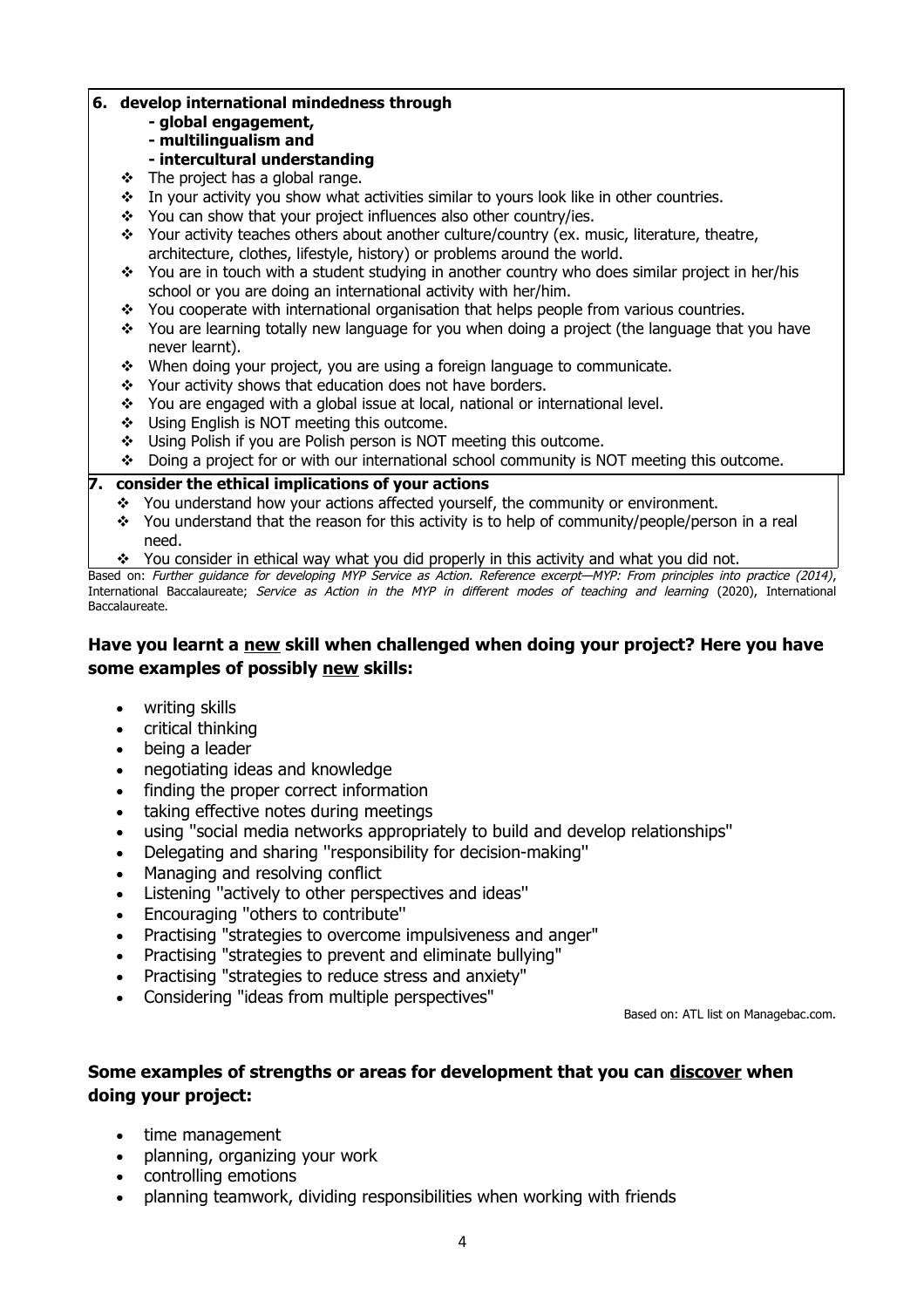- looking for solutions with your team members
- concentration
- easy to be distracted by different things (a phone, games, music, a computer, the Internet, animals etc.)
- being trustworthy or not
- being a leader or not
- being courageous or not
- being confident or not
- being persistent or not
- having empathy

"All MYP student learning outcomes for service are closely associated with IB learner profile attributes and approaches to learning (ATL) skills. (…) The seven outcomes are developmental, reflecting what students may expect to experience and learn over time. The outcomes describe broadly how students can change and grow through service with and for others (...)".

Source: Further quidance for developing MYP Service as Action. Reference excerpt—MYP: From principles into practice (2014), International Baccalaureate.

**ISoB students are expected to meet all of the learning outcomes for SA during whole education in MYP.** Remember that during five years (MYP1-MYP5), through all your Service as Action experiences you need to meet all seven "MYP learning outcomes for service". It means that a single activity can meet one or a few of them but all activities together throughout 5 years should meet all seven learning outcomes.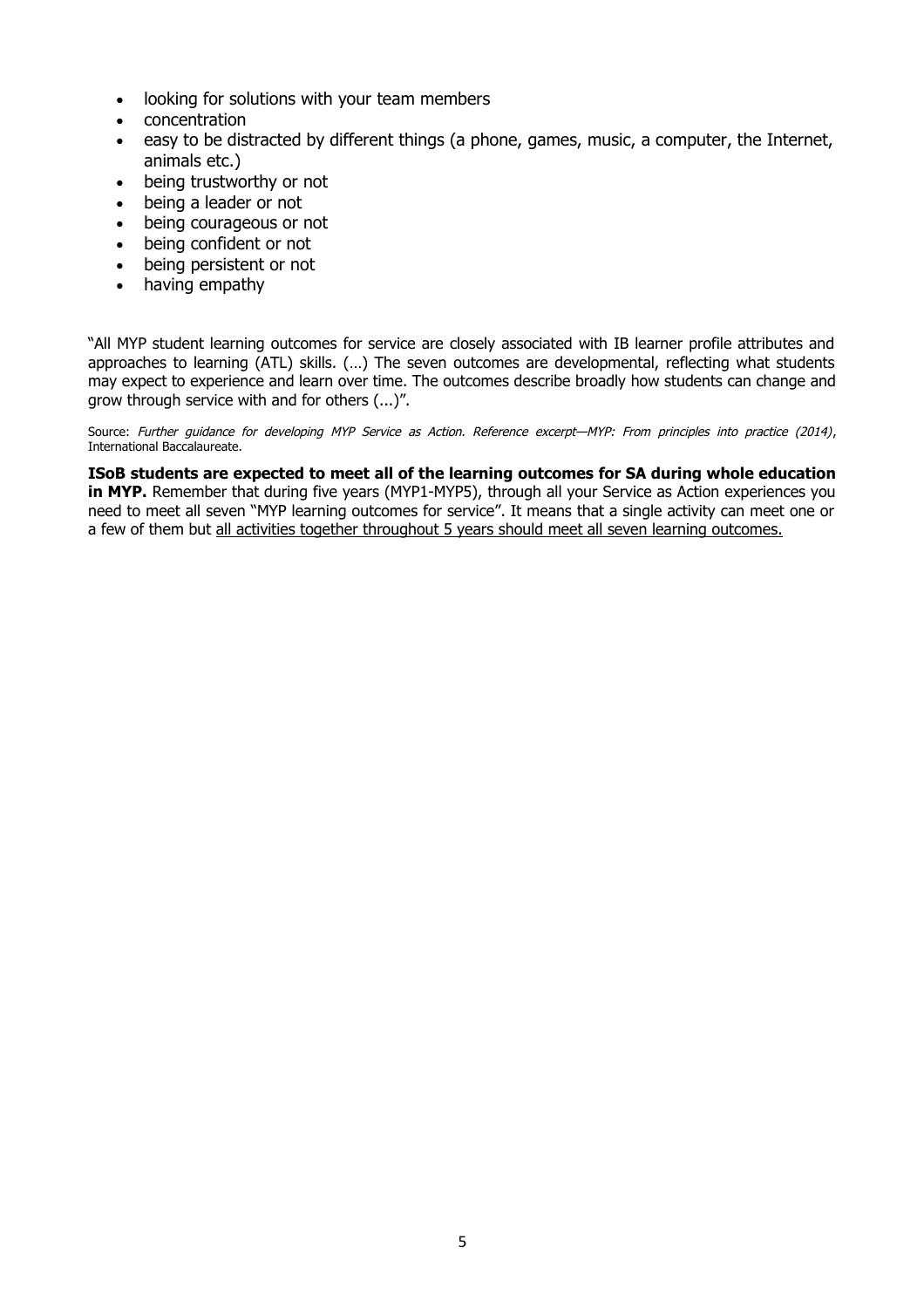## **Requirements according to grade**

The older you are, the more developed project you should do.

For example, good ideas for grade 6 are: cleaning a small park from rubbish or cooking a cake for a class party.

In G7 you could organize a team to clean a bigger area of a park and learn some new recipies of cookies (for example from other nationalities) to make a class party more enjoyable.

In G8 you could also clean a park but organise it with your classmates, and what's more - make a website about the event or Instagram profile about the influence of rubbish on the invironment. In G8, cooking a cake is not enough. You should organise a whole class party with your team.

In G9 you could not only clean a park but also propagate clean environment in a local community. G9 students could organize workshops of cooking cakes for school community.

G10 students can organize a school action of cleaning a bigger part of a forest and engage people from the local community in the common goal. They can not only cook cookies but organise a school party with cooking international dishes and make a website about them.

Above projects are just ideas to illustrate how a given project ''grows'' in complexity the older the students doing it. Each student should organise a project that meets his/her interests.

#### **How many activities in your grade?**

#### **Year 1 students (grade 6):**

- one Service as Action experience (done individually, in a group or pair).

#### **Year 2 students (grade 7):**

- one Service as Action experience (done individually, in a group or pair).

#### **Year 3 students (grade 8):**

- one Service as Action experience should be done individually,

- one Service as Action experience should be done in a group or pair.

#### **Year 4 students (grade 9):**

- one Service as Action experience should be done individually,

- one Service as Action experience should be done in a group or pair,

 - one Service as Action experience can be done individually or in a group – according to student's preferences.

#### **Year 5 students (grade 10):**

- one Service as Action experience should be done individually,

- one Service as Action experience should be done in a group or pair.

Note: a new student in grade 10, who has no experience in IB education yet, needs to do just one Service as Action activity for this last MYP school year.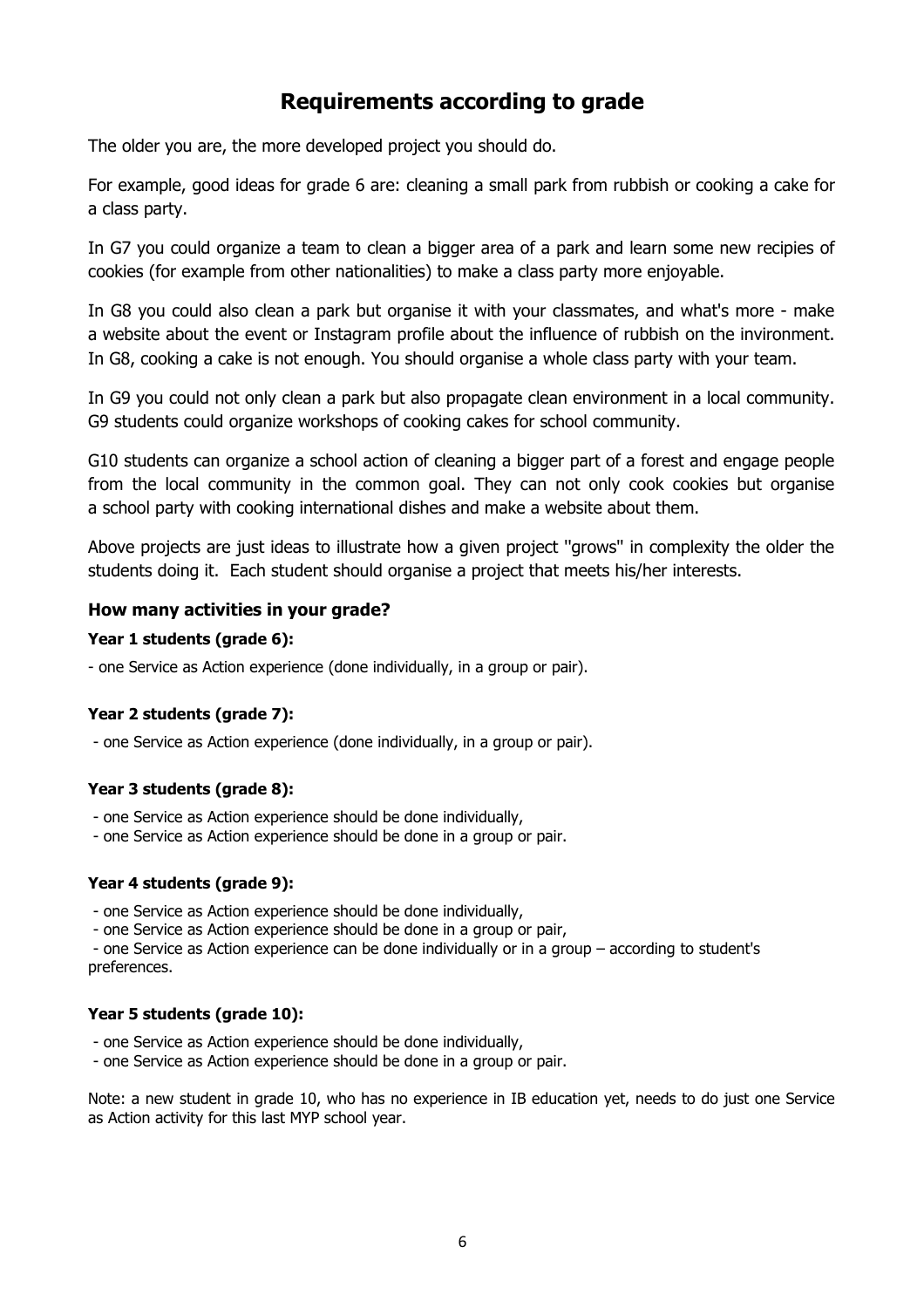## **Frequently asked questions**

#### **Why do I need to do Service as Action?**

- To further develop as IB learner,
- $\bullet$  To demonstrate you are caring and principled member of the local and global communities,
- $\bullet$  To try and make a positive difference to other people's lives and to the environment,
- $\blacksquare$  To develop an understanding of the world and your responsibilities within it,
- $\blacksquare$  To demonstrate you learned and apply the attributes of the learner profile,
- Service as Action is a requirement to graduate from the MYP.

#### **Will service as action help me in any sense? If so in what way?**

The content in your lessons and its application in the Service as Action experiences will help you gain a better understanding of the world around you. When this happens, you can understand your role in the community, take responsibility, and make sound decisions that translate into making a difference in the world. Also, through your participation in service, you can become more confident and self-regulated learner. You build authentic connections between what you learn in the classroom and what you encounter in the community.

- Service connected to classroom learning (service-learning project) gives you the opportunity to apply concepts, skills and knowledge.
- You grow in confidence and responsibility.
- You become a more confident, self-regulated learner.

#### **I don't have any idea for my SA experience. What should I do?**

Choose service activities that you are really interested in and concerned about. Consider the needs of your school, neighbourhood, state and world communities. Find ways to make a real difference in the lives of the people and environment around you. You can use also consult the list of ideas for SA prepared by the school.

Your action can be planned and prepared according to a **SMART model**.

- **S**  Specific: What exactly do you want to do in your action?
- **M** Measurable: How will you measure that you have achieved your goal?
- $A$  Attainable: Is your goal attainable? Are you going to achieve it?
- **R** Relevant: Does your goal align with all the requirements described in this document?
- **T** Time bound: Did you prepare a plan which has specific time when it starts and when it finishes?

#### **Do I need any supervisor?**

Yes. Choose a supervisor who will guide you through your activity - a teacher, an older student from grades 10-12, another adult person from outside the school. Students from the same grade cannot be supervisors for one another. Supervisor should observe you when you do your project, but it is not necessary for her/him to stay with you all the time. You need to do your experience being under supervision of your guardians or parents, or teacher if you are in school at that time. After that you can show results of your work and tell your reflections to your supervisor. **It is forbidden to ask any person to be your supervisor after finishing your SA activity. In other words, an adult's supervision does not work backwards.**

#### **Can one of my family members be my supervisor?**

Your family members may only act as your supervisor if they are acting in a role other than your family member (ex. as an employer in a company).

#### **When an activity which I want to undertake becomes service?**

Service as Action is not a homework assignment or presentation that you do during a lesson. It is something that you do beyond the school lessons. The SA project can be related to a topic that you do on specific subject, can be inspired by a teacher but it can and, in fact, it should be your idea and your own initiative.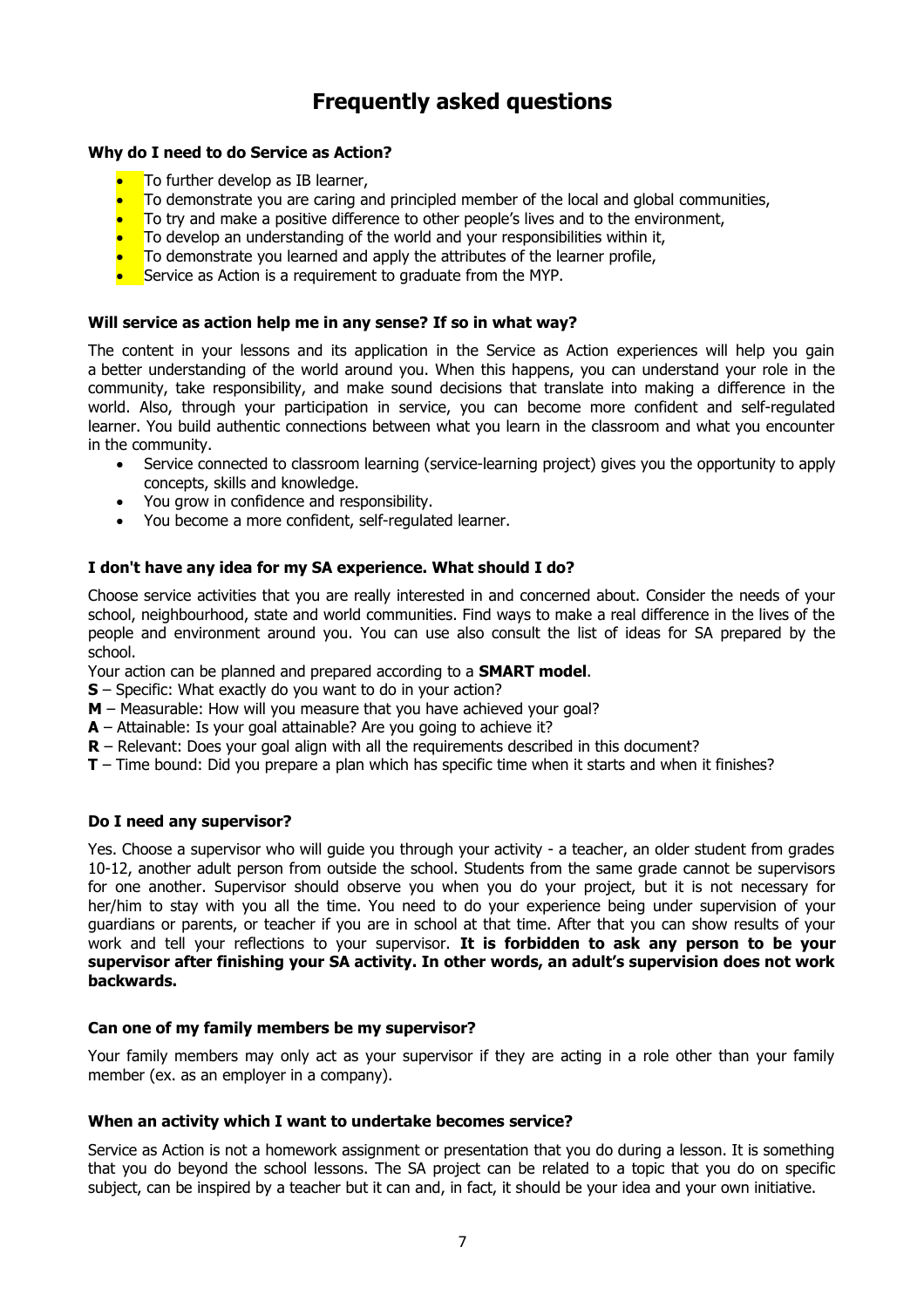Your experience becomes service...

- When your action helps someone  $-$  one person or a community.
- When you meet at least one learning outcome in one Service as Action experience. You need to meet all learning outcomes during MYP.
- When your action helps you in growing up and developing self-management ATL skills.
- When you complete required documentation in ManageBac and bring "Observation form" completed by your supervisor to school Service as Action Leader. Instead of completing "Observation form" a teacher who plays a role of your mentor, can write a comment about your wok in a **message board** on ManageBac.
- When you write a reflection after (and also during) your action. It needs to contain explanation how you met each planned learning outcome. Don't worry if you did not meet a learning outcome which you have planned before. You need to explain what happened that it did not work and you need to meet this outcome in another project.

"This action will be different from student to student and from context to context. The action may involve students in:

- feeling empathy towards others
- making small-scale changes to their behaviour
- undertaking larger and more significant projects
- acting on their own
- acting collaboratively
- taking physical action
- suggesting modifications to an existing system to the benefit of all involved
- lobbying people in more influential positions to act".

From principles into practice (2014), International Baccalaureate.

#### **Does my service activity need to be associated with curriculum from lessons like a specific MYP unit?**

It can be associated but it is not a requirement. It can be your own independent idea as well.

"Both stand-alone and curriculum-based approaches to service can be valuable, providing meaningful opportunities for student engagement and participation in service. Extra-curricular or co-curricular activities―including individual and family community-service activities―can also provide opportunities for students to demonstrate learning outcomes for service"

(Further guidance for developing MYP Service as Action. Reference excerpt—MYP: From principles into practice (2014), International Baccalaureate)

#### **What is the minimum number of people in the group doing a project?**

Individual project means that you or your supervisor plan your future action that later you complete. Group action can be a pair, small-group, classroom, school-wide and community-focused service. More information can be found in Requirements according to grade...

You can do the experience on your own or as a group.

If you are going to do a project on your own, you need to answer these questions when writing a plan:

- What do you plan to do  $-$  step by step?
- What learning outcomes you plan to meet and how you plan to do that?
- What will be the purpose of your Service as Action?
- What resources do you need?
- Who needs to be involved?
- For how long are you going to be working on this issue?
- What do you expect will happen at the end of the experience?

If you are going to work with a group of students , except answering questions above:

- You need to organize the group, assigning roles and responsibilities and time frames.
- You need to consider if you need to do more research on issues you did not consider when you started planning the experience. Issues like, i.e.: what institutions do similar things, how reputable are they, how do you get in touch with them, who can be benefitted from your actions besides the people you originally designed the experience for, are you acting ethically, etc.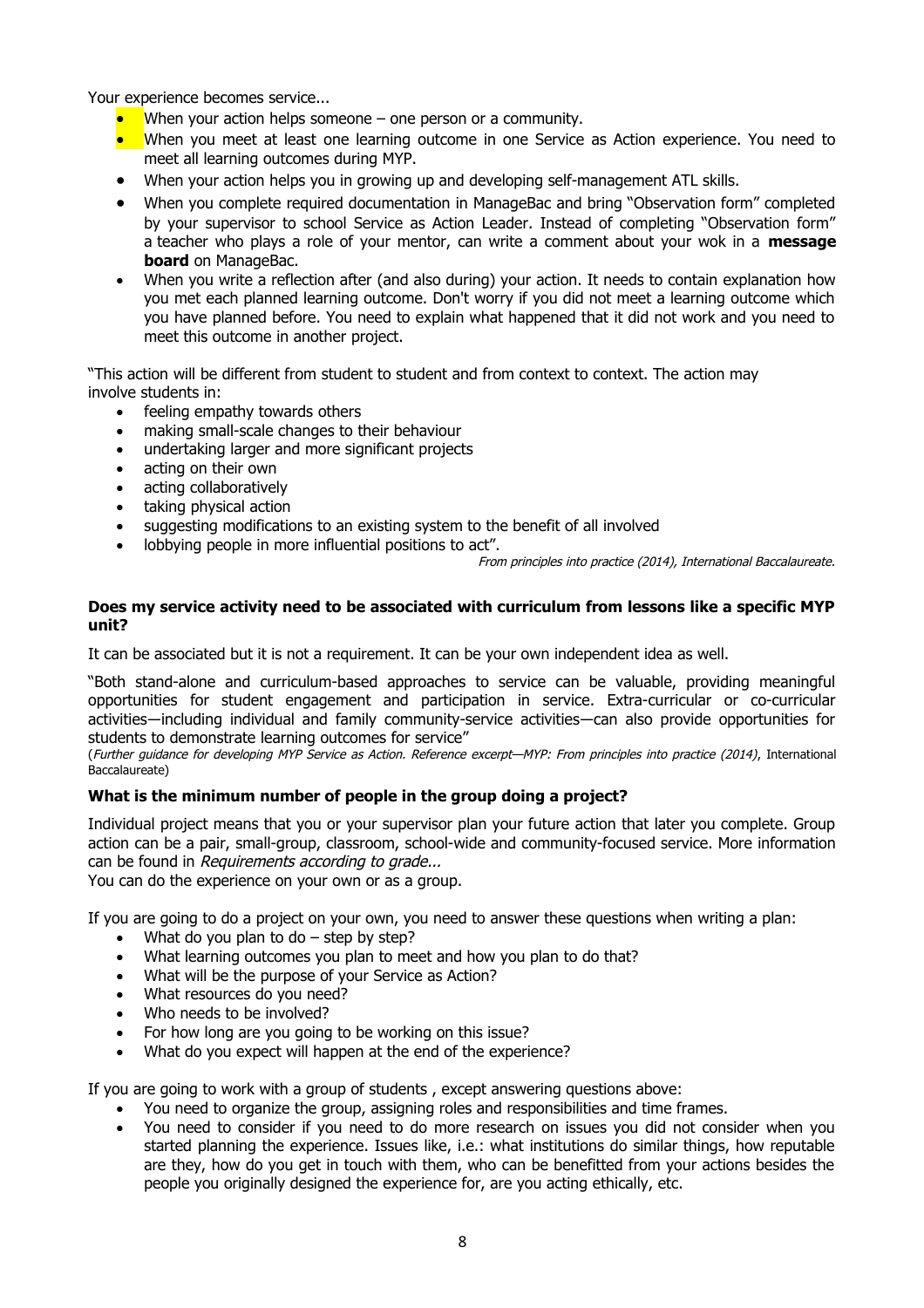#### **Should my project be local, or I can help someone from another country?**

It can overlap local and global communities.

"If students are planning a service experience with global emphasis, it is highly recommended they consider ways to include and integrate local action. Students can also consider extending local actions to global impact through partnerships with students in other cities and towns, countries and continents. Technology affords a myriad of opportunities for networking, sharing of initiatives, partnerships and impact".

From principles into practice (2014), International Baccalaureate.

#### **Can my SA be done during a lesson or lessons?**

Your service activity cannot be done during scheduled lessons (but during the breaks between lessons it is possible) but it can be a part of a bigger service learning project run by a subject teacher. It means that if you are learning with a teacher by helping but everything you do happens during lessons - it is not enough to treat that as your SA experience. However, if you take part in that project and additionally you do many things more to broaden the teacher's project, then it can be treated as your service activity. It is recommended for students to consult teachers about their ideas for service-learning projects.

#### **Is it good if I only join the group which does a SA project?**

You need to be proactive and make things happen. You have to demonstrate learning through the experiences. Participation is not enough. You are responsible for your learning – even if you join a group you need to work hard.

#### **My idea of SA activity is to raise money or other goods for a good purpose. Can I do this?**

Yes. You need to follow these rules:

- 1. You need to very clearly specify what is the purpose of your fundraising/collecting goods and how exactly you are going to pass it to the institution or person in need. Your supervisor needs to agree to that idea – the same as for your other SA activities. Write this in your plan.
- 2. You need to get a permission for this activity from School Principal. You need to describe to the School Principal all the data from the 1. point – the purpose, way of passing funds/goods, who is your supervisor.
- 3. According to the Polish law you can collect money only in a school building and school area, in your fundraising only students can take part and only they can give money (If you want to broaden your fundraising beyond school, ask for help your SA Leader – there will be other requirements for that).
- 4. You cannot take any money collected during your SA activity. ALL collected money needs to be given for the purpose which was planned at the beginning of the activity.
- 5. Remember that fundraising is not enough. You need to be engaged in the problem.

#### **Other students took the idea that I created, and they treat it as their SA project. What should I do?**

You should be proud of your good idea! It means that other people share your empathy and agree that this thing can be an important area to make a difference. This is a great occasion to cooperate with these students! You can always do two separate projects with the same purpose if is still answers the need.

#### **What should I do on ManageBac?**

ManageBac is the only place which is accepted by International School of Bydgoszcz for planning your SA and writing reflections about your Service as Action experience. You need to start your SA activity from writing about your idea on ManageBac website.

When you have an idea for SA activity, you need to:

- Click "IB Manager".
- Choose "SA".
- Click "Add SA Activity".
- Complete boxes:

"Activity Name" (here you should name your activity and specify whether it is an individual or group activity – ex. "Campaign for a country in poverty – group activity").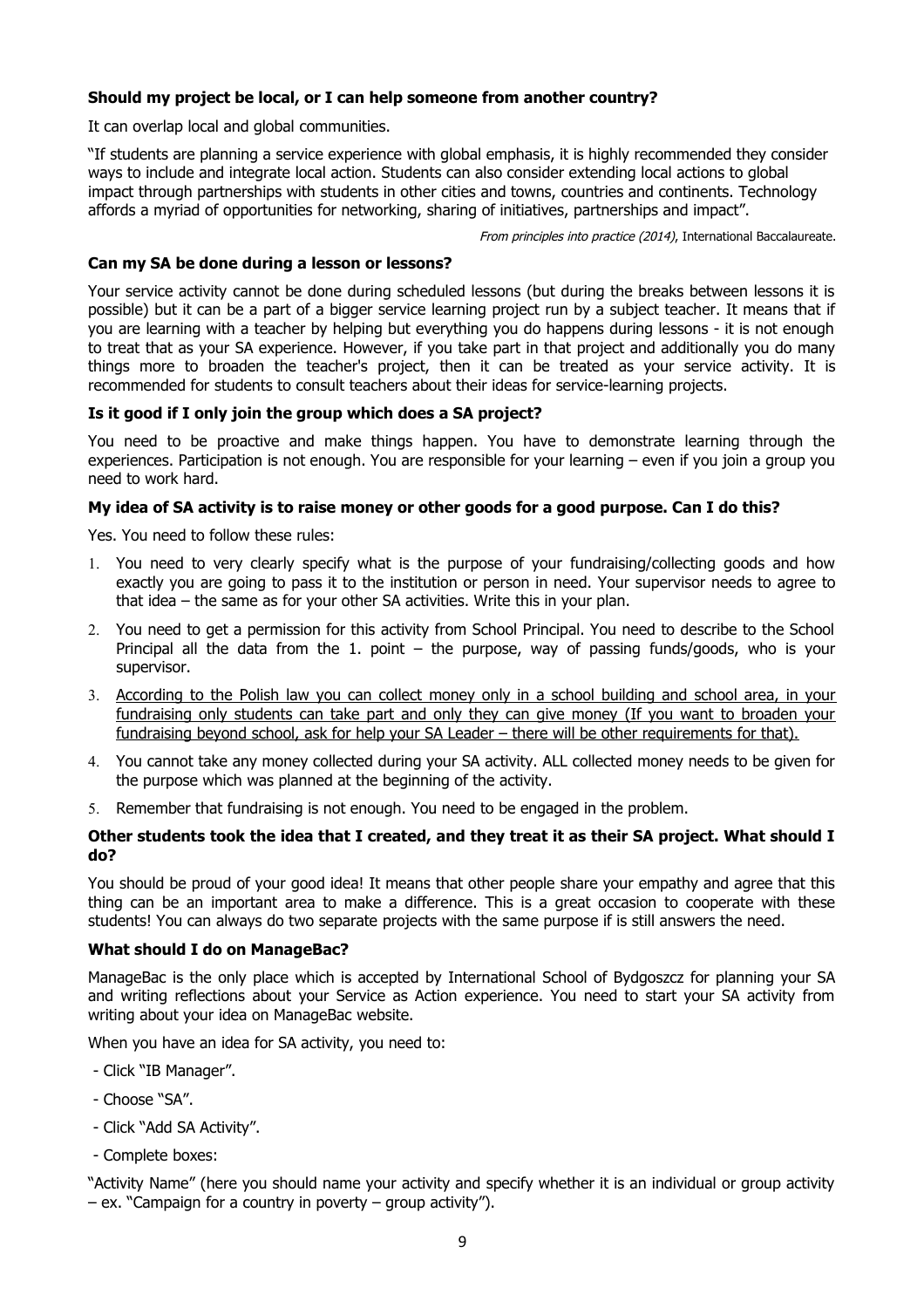"Location" - if your experience happens in school you need to click: "in-School", in other way you need to choose: "Out-of-School".

"Start date" - the date when you start your project – the first day is when you write a plan, look for mates to join you, collect necessary materials for the project etc. Be careful. The time between planning and executing your experience cannot be too long (ex. a week).

"End date" - the lat day of your experience. It is the best time to write your reflection as well because of fresh memory.

"Supervisor Name" - your supervisor name and last name.

"Supervisor Title" - for example: teacher. This box is not required.

"Supervisor E-mail" - your supervisor's e-mail address. If you do not write supervisor's contact number, you need to complete this box.

"Supervisor contact number" - it is not required, unless you do not give your supervisor's e-mail address.

"Description and Goals" - here you write a plan of your Service as Action experience – what you plan to do first and what comes later. It can be described in points, but the shape does not matter. Also, you need to write very briefly what learning outcomes you choose and why those specific ones. To do this, always read the table "MYP learning outcomes for service" in this document.

"Please select your target learning outcomes:" - here you need to mark just those learning outcomes which you have described in the box above.

"Organisation" - here you write an organisation name which you cooperate with in your activity, ex. "International School of Bydgoszcz" - if you do a project in our school.

"Activity Aim" - is not required. You can complete that with the information which is included in the part "Description and Goals". The text in "Activity Aim" is not visible for your supervisor or SA Leader.

- Click "Save Changes".

- You can write "Message Board" if you want to tell something to SA Leader what is related to your activity.

 - Click "Add Reflections and Evidence" to write "Journal" (your reflection needs to contain explanation how you met each planned learning outcome). Your reflection can be completed by your artwork which you can put in the sections: "Website", "Video", "Photos" and "File".

- Click "Add New Entry" to save your data.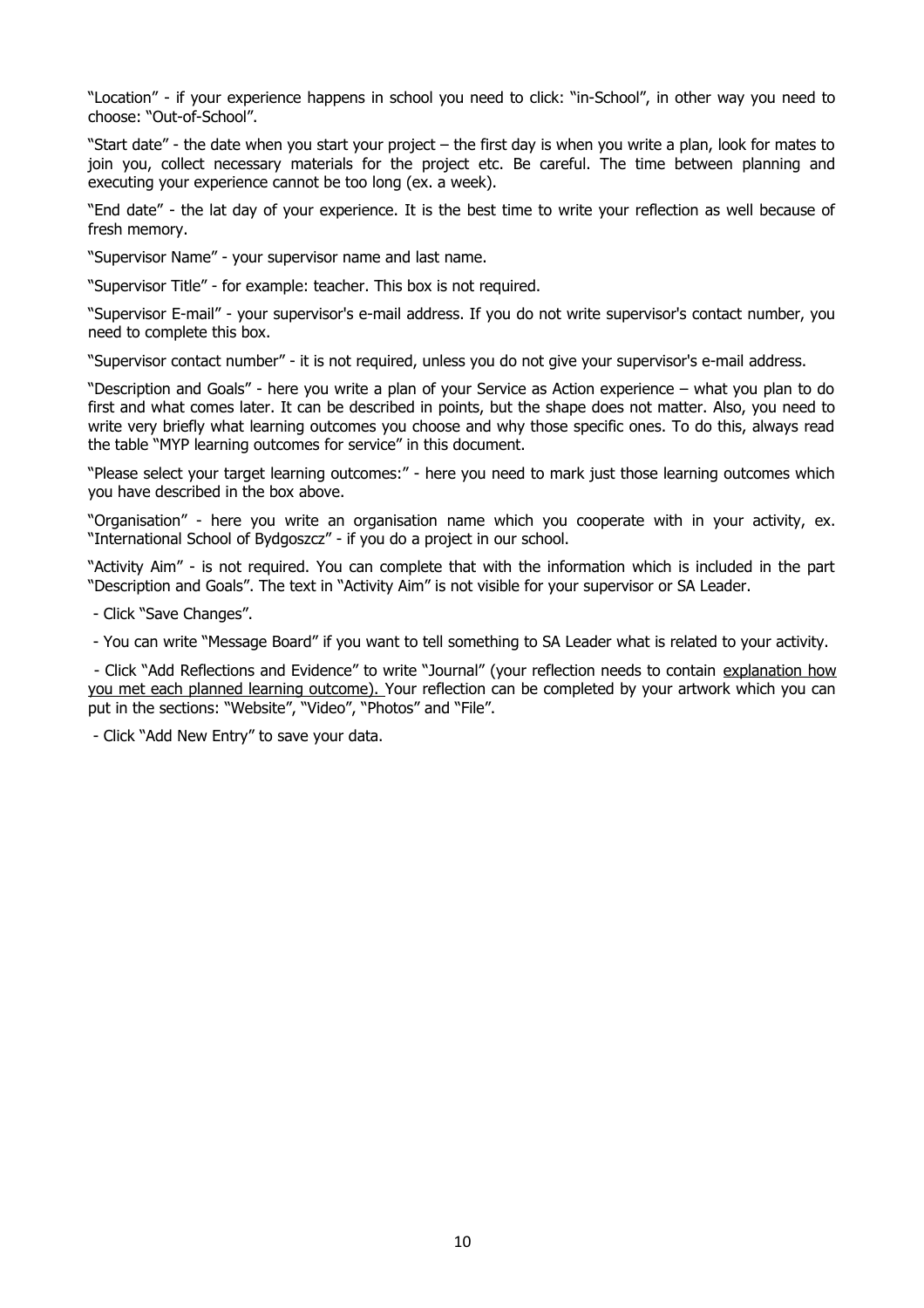#### **Observation form. What is it and what should I do with this document?**

When you do your Service as Action activity, remember about the document "Service as Action Observation Form" which you can find at the bottom of this document. Your supervisor of your single SA experience needs to complete it. You are responsible for giving it to your Service as Action supervisor to complete and then bring it to the SA Leader once completed.

Instead of completing "Observation form" a teacher who plays a role of your supervisor, can write a comment about your wok in a **message board** on ManageBac.

#### **My supervisor or SA Leader did not accept one/some of my learning outcomes.**

It can happen if you do not follow the explanation of the learning outcomes in this document. Your supervisor can remove them from your project, and you are required to prepare another project which meets the learning outcome(s) which hasn't been accepted before.

#### **When do I need to complete the required activities?**

You need to follow the semester and school year deadlines given by the SA Leader which are announced at the beginning of the year. After the deadlines the SA Leader can refuse to accept projects described in ManageBac or any brought document.

#### **What should I write in the reflection about my Service as Action?**

Write meaningful reflection on your growth over time during and after your Service as Action project and publish that on ManageBac. It needs to contain explanation how you met each planned learning outcome. It is good if you write what gave you satisfaction in this project, what you learnt and what taught skills you used (more options are described below). Your reflection can be completed by your artwork – painting, singing, blog website, photographs, video of your speech or drama, journal, other files reporting your activities - forms, applications, letters, flyers. It will be an evidence of your activity. Also, you should record them and your reflections on your private computer hard disk. These files will be useful in G10 when you present your development through Service as Action.

Based on: From principles into practice (2014), International Baccalaureate.

You can broaden your reflection with answering the following questions to consider when reflecting on your experience:

- How did I increase the knowledge of my strength and weakness areas?
- What new skills did I develop by participating in this Service as Action experience?
- How can I describe a development of self-management my ATL skills?
- Was my activity directed to global community or local as well?
- How was this Service as Action experience a challenge for me?
- How was I an active participant in the investigation and preparation of this experience?
- How did my participation in this Service as Action experience increase my awareness of the community, I am part of?
- How well did I work collaboratively with others involved in the Service as Action experience?
- How did I help others by doing this Service as Action experience?
- In what ways was I committed with this Service as Action experience?
- How was this Service as Action experience related to issues of global importance?
- What did I accomplish related to what I expected to accomplish?
- What difficulties did I encounter?
- Did anyone help during the experience? What did they do for me?
- How did this activity benefit other people or institutions?
- If I get to do this Service as Action experience again, what would I change?
- What would I like to do next if I am to continue with this Service as Action experience?

#### **What are the consequences of omitting SA activities?**

Not meeting the requirements described in this document results in lowering behaviour grade. In case of not completing any activity a student cannot get a higher behavioural grade than 'satisfactory'. Student's efforts are described in the final report after the school year. If a student does not do a SA activity, this fact will be visible in this report as well.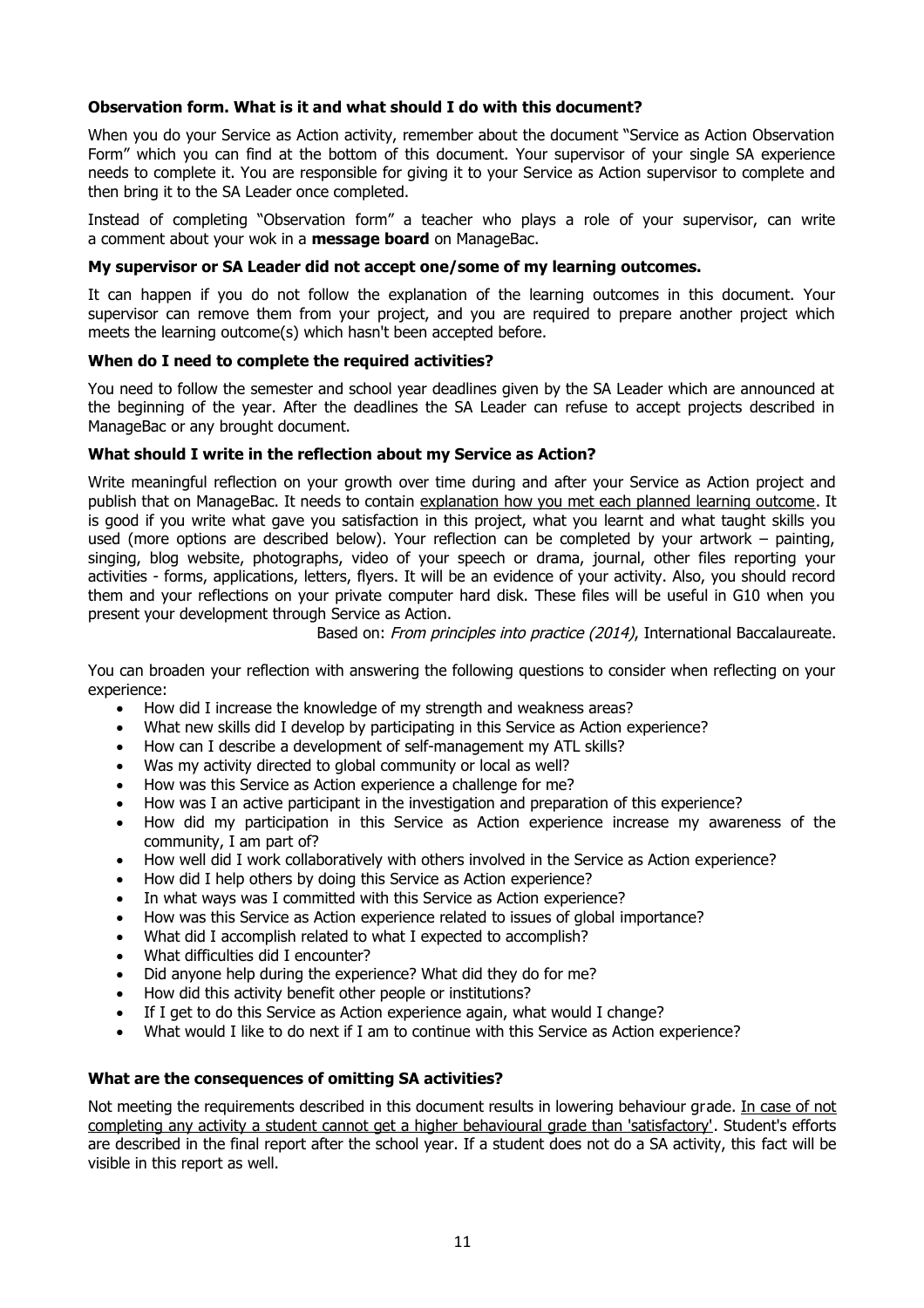#### **Assessment for MYP year 5**

#### Year 5 students (grade 10): How you are going to be assessed?

At the end of the MYP you will be obliged to present your achievements related to SA over your whole education in International Baccalaureate Programme. Your presentation of your SA experiences should take around 10-15 minutes. You can use multimedia, films, photographs, posters, etc. You need to be able to explain **all 7 learning outcomes** for Service as Action in your experiences - how do you understand them, what did you do to meet them as best you can in your activities and how did you grow in these areas when studying in IB programme.

#### **What criteria will I be assessed against?**

| <b>Criterion</b>                                                                                                                                          | <b>Expectations not</b><br>met                                                                                                                                                                                    | <b>Approaching</b><br><b>Expectations</b>                                                                                                                                                                                                               | <b>Expectations met</b>                                                                                                                                                                                                                                      | <b>Exceeds</b><br><b>Expectations</b>                                                                                                                                                                  |
|-----------------------------------------------------------------------------------------------------------------------------------------------------------|-------------------------------------------------------------------------------------------------------------------------------------------------------------------------------------------------------------------|---------------------------------------------------------------------------------------------------------------------------------------------------------------------------------------------------------------------------------------------------------|--------------------------------------------------------------------------------------------------------------------------------------------------------------------------------------------------------------------------------------------------------------|--------------------------------------------------------------------------------------------------------------------------------------------------------------------------------------------------------|
| A<br>"Awareness"<br>(become aware of<br>your own strengths<br>and areas for<br>growth)                                                                    | Activities have no<br>opportunity for the<br>students to grow in<br>self-awareness.                                                                                                                               | Activities provide<br>some opportunity<br>for the students to<br>develop themselves<br>in self-awareness.                                                                                                                                               | Overall experience<br>presents a<br>challenging<br>opportunity and<br>student has many<br>reflections about<br>self-awareness.                                                                                                                               | Overall experience<br>pushes the student<br>beyond previous<br>limits. Student has<br>used achieved<br>conclusions to<br>change character<br>traits or learn<br>something new.                         |
| B<br>"Global Value"<br>(develop<br>international<br>mindedness<br>through global<br>engagement,<br>multilingualism and<br>intercultural<br>understanding) | Activities have no<br>relation with<br>international-<br>mindedness,<br>student did not<br>engage globally,<br>did not<br>communicate in<br>foreign language,<br>did not try to learn<br>about other<br>cultures. | Activities do not<br>have not enough<br>relation with<br>international-<br>mindedness or:<br>student made an<br>attempt to engage<br>globally, or:<br>communicated in<br>foreign language a<br>bit or: tried to learn<br>about other<br>cultures a bit. | At least once per<br>year: activity had a<br>relation with<br>international-<br>mindedness or:<br>student engaged<br>globally, or:<br>student<br>communicated in<br>foreign language<br>during an activity<br>or: student learnt<br>about other<br>cultures. | Student can prove<br>that she/he has met<br>expectations and<br>her/his activities<br>pushed her/him<br>beyond these limits.                                                                           |
| $\mathbf C$<br>"Challenge &<br><b>New Skills"</b><br>(undertake<br>challenges that<br>develop new skills)                                                 | Little skill required<br>through activities.                                                                                                                                                                      | Activities enhanced<br>existing skills.                                                                                                                                                                                                                 | Student can prove<br>that he/she<br>developed new<br>skills.                                                                                                                                                                                                 | Student contributed<br>to others with a<br>newly developed<br>skill(s).                                                                                                                                |
| D<br>"Initiative"<br>(discuss, evaluate<br>and plan student-<br>initiated activities)                                                                     | Student<br>participated in<br>individual and<br>group activities but<br>did not initiate<br>them, did not<br>discuss plans or<br>evaluate them.                                                                   | Student<br>participated in<br>individual activities<br>initiated by her/him<br>or in group<br>activities but did<br>not organize them.                                                                                                                  | Activities were<br>organized by a<br>student within a<br>group led by an<br>adult and student<br>actively<br>participated by<br>planning,<br>discussing a plan<br>and evaluating.                                                                            | Activities were<br>planned, organized<br>and run by the<br>student. Activities<br>required active<br>participation and<br>input from the<br>student. Plans<br>reflected the needs<br>of the community. |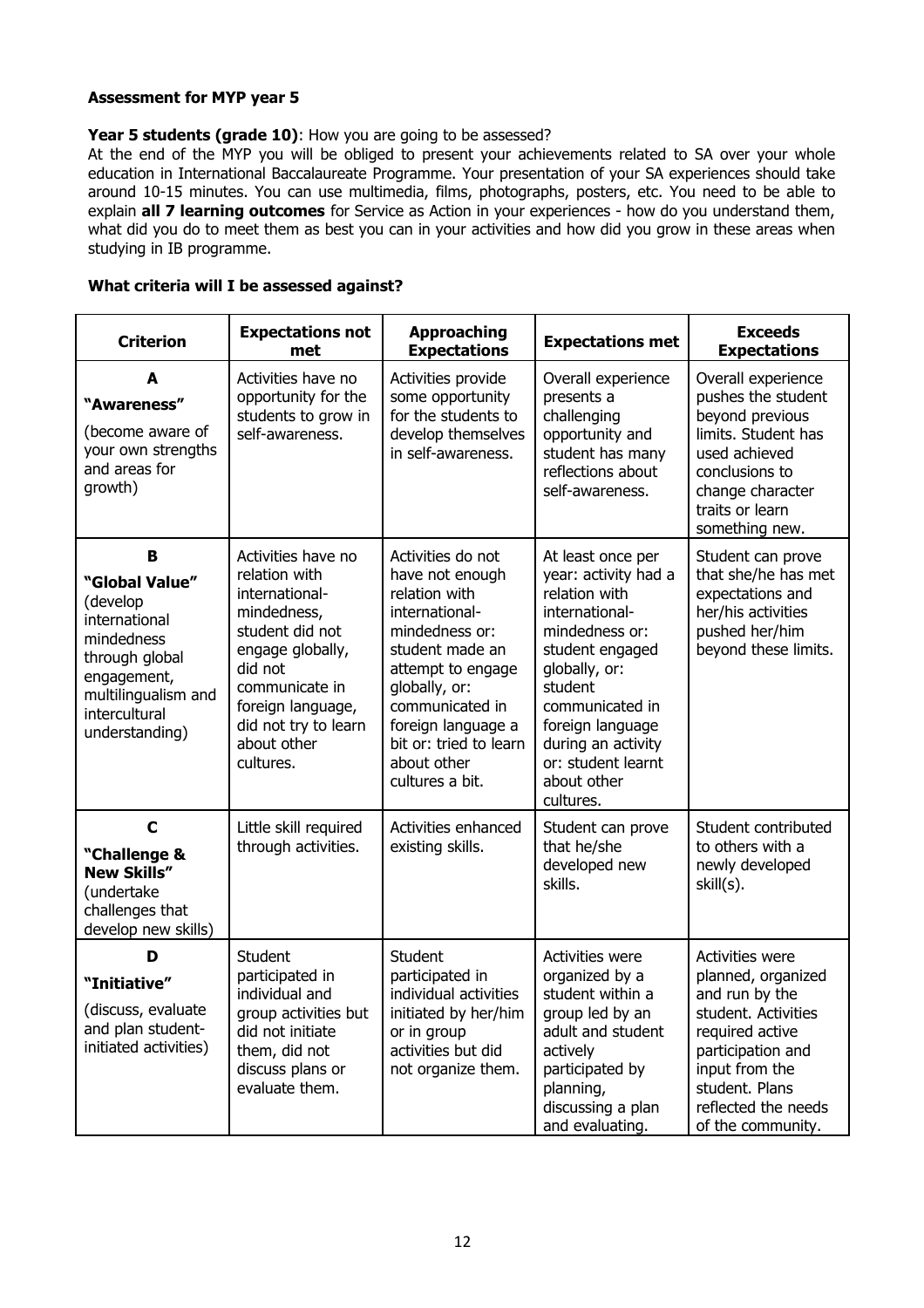| Е<br>"Collaboration"<br>(work<br>collaboratively with<br>others)           | Activities did not<br>involve working<br>with others.                                                               | Activities were<br>done in groups but<br>students'<br>collaboration or<br>sharing<br>responsibilities<br>were not visible.                                   | Activities were<br>realized in teams.<br>Students shared<br>responsibilities,<br>resolved conflicts<br>and helped each<br>other.                                                                                        | The student<br>demonstrates<br>exceptional<br>interpersonal skills.<br>She/he played<br>various roles in<br>teams.                                                                                                                           |
|----------------------------------------------------------------------------|---------------------------------------------------------------------------------------------------------------------|--------------------------------------------------------------------------------------------------------------------------------------------------------------|-------------------------------------------------------------------------------------------------------------------------------------------------------------------------------------------------------------------------|----------------------------------------------------------------------------------------------------------------------------------------------------------------------------------------------------------------------------------------------|
| F<br>"Perseverance"<br>(persevere in<br>action)                            | The activities are<br>one-off. There is<br>little evidence of<br>sustained<br>commitment.                           | There is a mixture<br>of one-off and<br>short duration<br>activities. There is<br>insufficient<br>evidence of<br>sustained<br>commitment.                    | The overall<br>programme<br>requires sustained<br>commitment. The<br>student shows<br>evidence of self-<br>direction and<br>persistence in<br>activities. Student<br>did activities for<br>required number of<br>hours. | The overall<br>programme requires<br>a high degree of<br>commitment. The<br>student shows<br>perseverance and a<br>high degree of self-<br>direction. Student<br>did activities for<br>much more number<br>of hours than it was<br>required. |
| G<br>"Ethics"<br>(consider the<br>ethical implications<br>of your actions) | The reflection or<br>other<br>documentation<br>does not contain<br>ethical implications<br>of student's<br>actions. | The reflection or<br>other<br>documentation of<br>the experiences<br>reveal some<br>omissions in case<br>of ethical<br>implications of<br>student's actions. | The reflection and<br>other<br>documentation of<br>the experiences are<br>complete. The<br>reflection considers<br>the ethical<br>implications of<br>student's actions.                                                 | The reflections<br>demonstrate ethical<br>implications of<br>student's actions,<br>empathy, respect<br>and self-awareness.                                                                                                                   |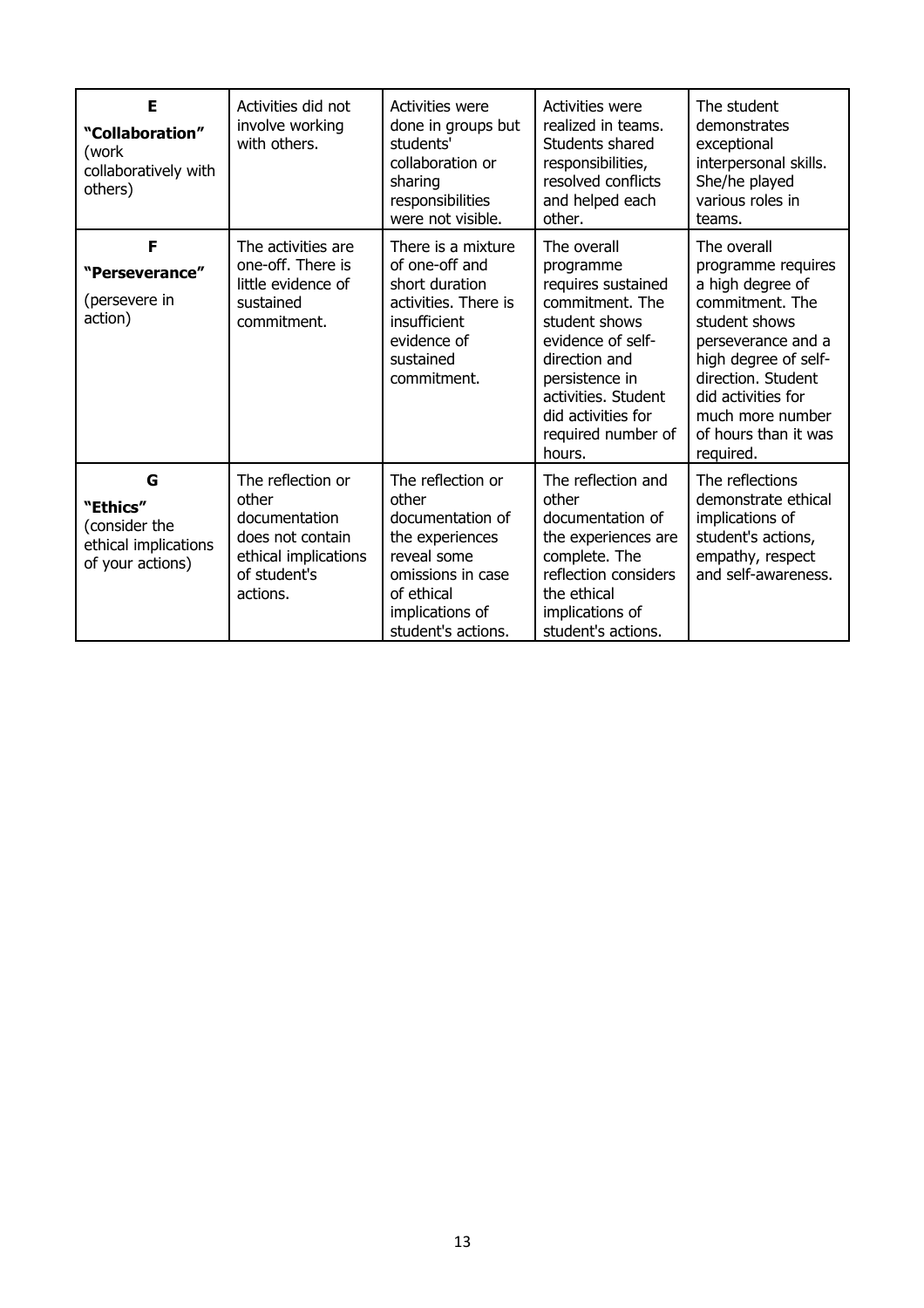## **Helpful tick list to do a single Service as Action activity**

(for a student)

□ 1. I have an idea for my Service as Action activity.

□ 2. I read the table with learning outcomes that is in the "Handbook for Service as Action International School of Bydgoszcz. Learning expectations for service 2021/2022'' or on the board in the school corridor.

 $\Box$  3. I chose learning outcomes that I can meet during this activity.

□ 4. I found a SA supervisor.

 $\square$  5. I discussed my idea and learning outcomes with my supervisor.

 $\Box$  6. I got the permission for my activity (if my activity includes collecting money, other goods or selling something).

 $\Box$  7. I wrote a plan of my activity and I uploaded it to ManageBac.

 $\Box$  8. The title of my project includes word "individual" or "team work".

 $\Box$  9. I showed the plan to my supervisor.

 $\Box$  10. I gave an observation form to my supervisor. Or: If my supervisor is my teacher I asked her/him if she/he can write a comment about my wok in a **message board** on ManageBac.

 $\Box$  11. I did my project. If it took a couple of days, during the activity I was writing short reflections on Managebac ongoingly.

 $\Box$  12. I wrote final reflections which include explanations – what I did to meet each of the planned learning outcomes.

 $\Box$  13. I uploaded photos, videos and other files on ManageBac to evidence my project.

 $\Box$  14. I showed results of my project to my supervisor (photos, video, other files or products).

 $\Box$  15. I asked my supervisor to hand me completed observation form. Or: if my supervisor is my school teacher, I asked her/him to write a comment about my wok in a **message board** on ManageBac.

 $\Box$  16. I uploaded the scan/photo of observation form to ManageBac. Or: I checked my supervisor's message in ManageBac.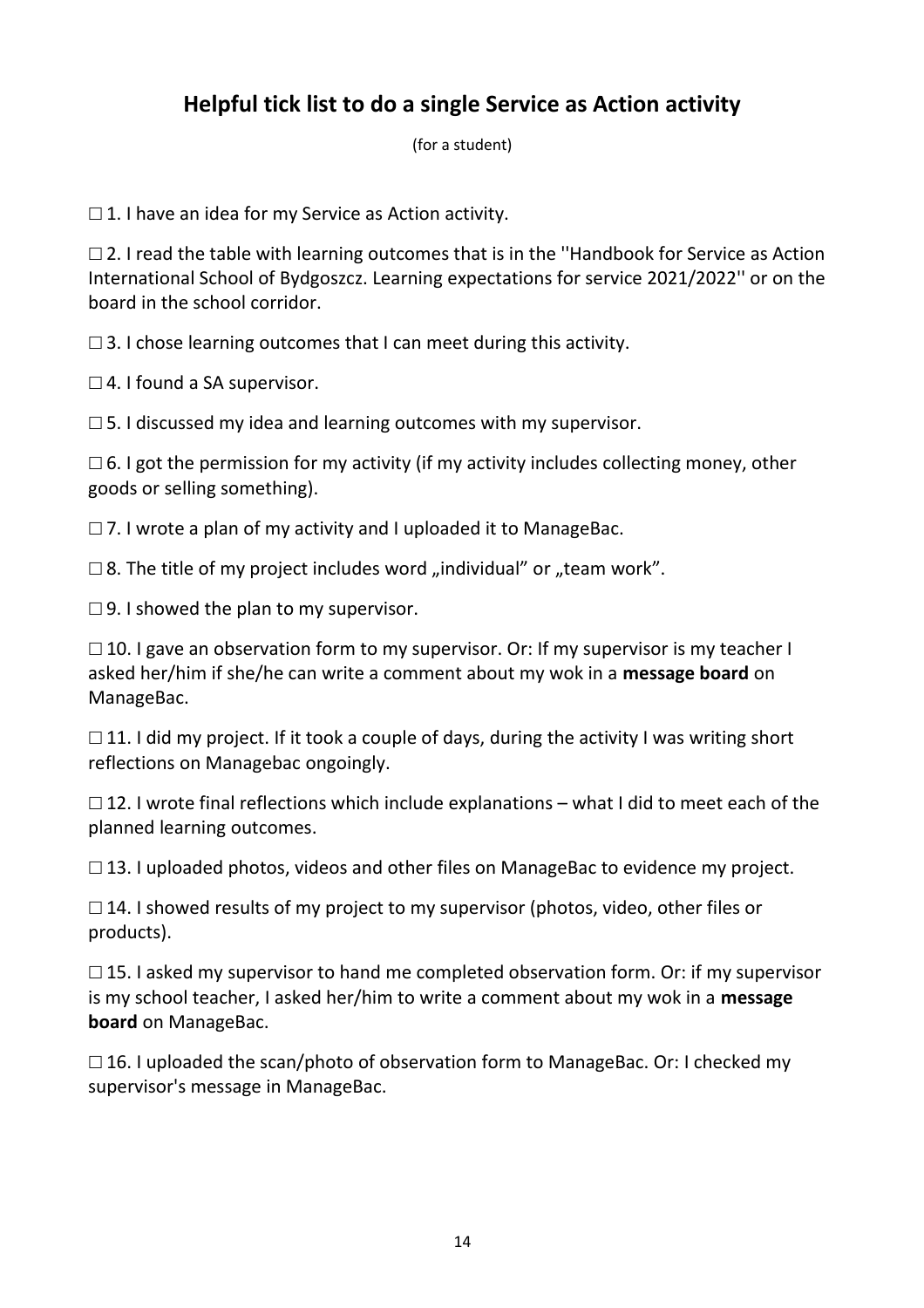#### *Service as Action Observation Form (2 pages)*

|                                     | Date: Name of student:                                         |                                                                                                  | Grade: |
|-------------------------------------|----------------------------------------------------------------|--------------------------------------------------------------------------------------------------|--------|
|                                     | Supervisor - person observing the student during the activity: |                                                                                                  |        |
| Name and last name:                 |                                                                |                                                                                                  |        |
| Email contact:<br>or Phone contact: |                                                                |                                                                                                  |        |
|                                     | Name of activity organizer or organization:                    |                                                                                                  |        |
|                                     |                                                                | I observed the above named student as he/she completed the following service as action activity: |        |
|                                     | Name/type of activity:                                         |                                                                                                  |        |
| $Date(s)$ of participation:         |                                                                |                                                                                                  |        |

Following the entry into force of Regulation (EU) 2016/679 of the European Parliament and of the Council of 27th April 2016 on the protection of natural persons with regard to the processing of personal data and on the free movement of such data, and repealing Directive 95/46/EC (hereinafter referred to as "RODO"), we hereby inform that we process your personal data based on the following principles. The Administrator of personal data is International School of Bydgoszcz (address: Gałczyńskiego 23 street, 85-322 Bydgoszcz, telephone: 00 48 52/ 341-14-24, +48512-727-635, e-mail: isob@ukw.edu.pl, www: http://isob.ukw.edu.pl. With regard to your personal data, decisions will not be taken in an automated manner. We process personal data of person who is a guardian/carer (called: supervisor) of a student who is doing the required school projects in purpose of confirming the authenticity of the student's report about the projects. Your data can be kept in the Internet database ManageBac (which is digital class register), in school paper and electronic databases (scans). Your data can be used to contact with you to confirm what the student did during the activity.

#### **Information for supervisor**

Congratulations! You were chosen as a supervisor of student's SA action. Thank you that you agreed to help the student in this project. Thanks to you the student can develop the IB learner profile and be a better person. Please, read the rules given below to help the student in a manner required by a school policy. You can read the Handbook for Service as Action which is published on the school's website as well to broaden knowledge about SA.

Please, do not complete this document if:

- the student did not come to you with an idea for a project before starting it,
- you did not see any part of the student's work (in direct observation, photos or movies),
- the student(s) ask(s) you to complete the form and to put your signature after the completed action if you hadn't had a chance to contribute in planning or discussing the SA experience.
- you are the student's family member (then you cannot be the supervisor) unless you are acting in a role other than a family member – for example: you are a worker in the organisation where the student does the activity.

Another information important for supervisor:

- 1. The supervisor should observe the student when she/he does the project, but it is not necessary for the supervisor to stay with the student all the time. The student needs to do his/her experience being under supervision of the student's guardians or parents, or a teacher if she/he is in the school at that time. After that the student can show the results of her/his work and tell reflections to the supervisor. It is forbidden to ask any person to be a supervisor after finishing SA activity.
- 2. The service activity cannot be done during scheduled lessons. It does not count breaks between lessons.
- 3. The student needs to plan in the activity what *learning outcomes* she/he wants to meet. The supervisor can read all possible *learning outcomes* in the table below. Please check whether chosen *learning outcomes* fit the idea for activity. You can tell the student to change his *learning outcomes*. The student needs to meet at least one learning outcome in a single Service as Action activity.
- 4. If the student wants to raise money/collect goods in her/his activity, she/he needs to clearly specify what the purpose of fundraising/collecting goods is and how exactly the student is going to pass it to the institution or person in need. It needs to be described in the student's plan. You, as a supervisor, need to agree for that idea. The student needs to get permission for this activity from the School Principal. According to Polish law, students can collect money only in a school building and school area, only students can take part in fundraising and only they can give money. Students cannot take any money from those collected during SA activity. ALL collected money needs to be given for the purpose which was planned on the beginning of the activity. If you or the student want(s) to broaden the fundraising beyond school, ask for help school the SA Leader – there will be other requirements for that.
- 5. If you have access to ManageBac (teachers and parents), you can control and comment the way how student describe the Service as Action activity.

Please, read the form very carefully and complete it according to what the student did. Based on this, the student is meeting the *learning outcomes*. Moreover, the student needs to be able to explain what he/she did in the action to meet the outcomes.

Please, put your signature if you have read the above text. It will ensure the school that the student's SA activity was conducted properly. Thank you very much for your support!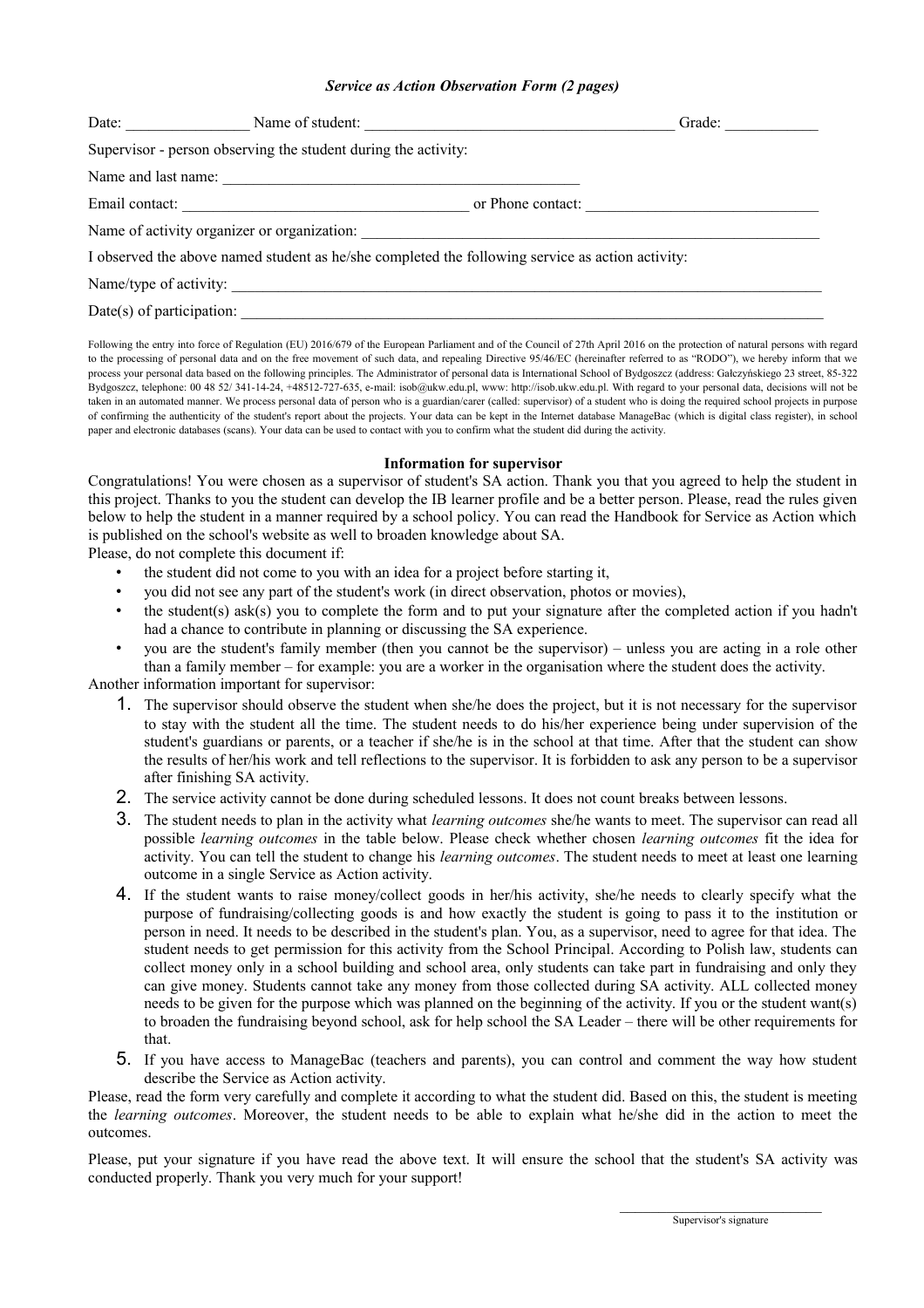| Names of learning<br><i>outcomes</i> in Service<br>as Action                                                                      | Please, mark only this/these point(s) which was/were actually visible in student's activity<br>(students are not expected to complete all of below requirements in a single activity):                                                                                                                                                                                                                                                                                                                                                                                                                                                                                                                                                                                                                                                                                                                                                                                                                                                                                                             |
|-----------------------------------------------------------------------------------------------------------------------------------|----------------------------------------------------------------------------------------------------------------------------------------------------------------------------------------------------------------------------------------------------------------------------------------------------------------------------------------------------------------------------------------------------------------------------------------------------------------------------------------------------------------------------------------------------------------------------------------------------------------------------------------------------------------------------------------------------------------------------------------------------------------------------------------------------------------------------------------------------------------------------------------------------------------------------------------------------------------------------------------------------------------------------------------------------------------------------------------------------|
| Becoming more<br>aware of student's<br>own strengths and<br>areas for growth.                                                     | $\Box$ Student has learnt something <b>new</b> about herself/himself – that she/he is good in something or that<br>she/he needs to work on specific skill/character trait more.                                                                                                                                                                                                                                                                                                                                                                                                                                                                                                                                                                                                                                                                                                                                                                                                                                                                                                                    |
| Undertaking<br>challenges that                                                                                                    | $\Box$ During the activity student developed <b>new</b> skill for her/him – if yes, write what was that skill:                                                                                                                                                                                                                                                                                                                                                                                                                                                                                                                                                                                                                                                                                                                                                                                                                                                                                                                                                                                     |
| develop new skills.                                                                                                               | $\Box$ Student faced challenges when completing a task.                                                                                                                                                                                                                                                                                                                                                                                                                                                                                                                                                                                                                                                                                                                                                                                                                                                                                                                                                                                                                                            |
| Discussing,<br>evaluating and<br>planning student-<br>initiated activity.                                                         | $\Box$ Student initiated the activity – she/he came with the idea for the experience to supervisor or/and<br>gathered members of his group for this project.<br>$\Box$ Student took part in discussion about the activity before, during planning it or when it was<br>necessary to evaluate it.<br>$\Box$ Student did an evaluation of the project – she/he saw that something had to be changed and later<br>modified a plan of the activity when it was going on.<br>$\Box$ Student did an evaluation of the project – she/he wrote a reflection after an activity what she/he<br>would change next time in case of doing the same experience once again.<br>$\Box$ Student played a very <b>active</b> role when planning the activity.                                                                                                                                                                                                                                                                                                                                                        |
| Perseverance in<br>action.                                                                                                        | $\Box$ Student was persistent in her/his action, disregarding difficulties, obstacles, or discouragement.<br>hours (write how many hours, where "hour" is 60 minutes).<br>$\Box$ Student's activity took                                                                                                                                                                                                                                                                                                                                                                                                                                                                                                                                                                                                                                                                                                                                                                                                                                                                                           |
| Working<br>collaboratively with<br>others.                                                                                        | □ Student was working in a team or pair on the project. They shared responsibilities and helped each<br>other to achieve activity's purpose.                                                                                                                                                                                                                                                                                                                                                                                                                                                                                                                                                                                                                                                                                                                                                                                                                                                                                                                                                       |
| Developing<br>international<br>mindedness through<br>global engagement,<br>multilingualism and<br>intercultural<br>understanding. | $\Box$ The project has a global range.<br>$\square$ Student shows what activities similar to her/his look like in other countries.<br>$\square$ Student can show that her/his project influences also other country/ies.<br>$\Box$ The activity teaches somehow others about another culture/country (ex. music, literature, theatre,<br>achitecture, clothes, lifestyle, history) or problems around the world.<br>$\Box$ Student is in touch with a student studying in another country who does similar project in her/his<br>school or you are doing with her/him an international activity.<br>$\Box$ Student cooperates with an international organisation helping people from various countries.<br>$\Box$ Student is learning totally new language for her/him when doing a project (the language that she/he<br>have never learnt).<br>$\Box$ When doing the project student uses a foreign language to communicate.<br>$\Box$ Student's activity shows that education does not have borders.<br>$\Box$ Student is engaged with a global issue at local, national or international level. |
| Considering the<br>ethical implications<br>of student's actions.                                                                  | $\Box$ Student explained to you that the reason for her/him to do this activity was to help in a real need of<br>community/people/person. Student shows understanding of this need.<br>$\Box$ Student considered what she/he did properly in ethical way in this activity and what she/he did not.<br>$\Box$ Student explained how her/his actions affected him/her, the community or environment.                                                                                                                                                                                                                                                                                                                                                                                                                                                                                                                                                                                                                                                                                                 |

If you want, you can comment on the student's attitude, initiative and effort:

Supervisor's signature

*Please give this completed form to your SA Leader at school. Your Service as Action experience will not be credited without this form.*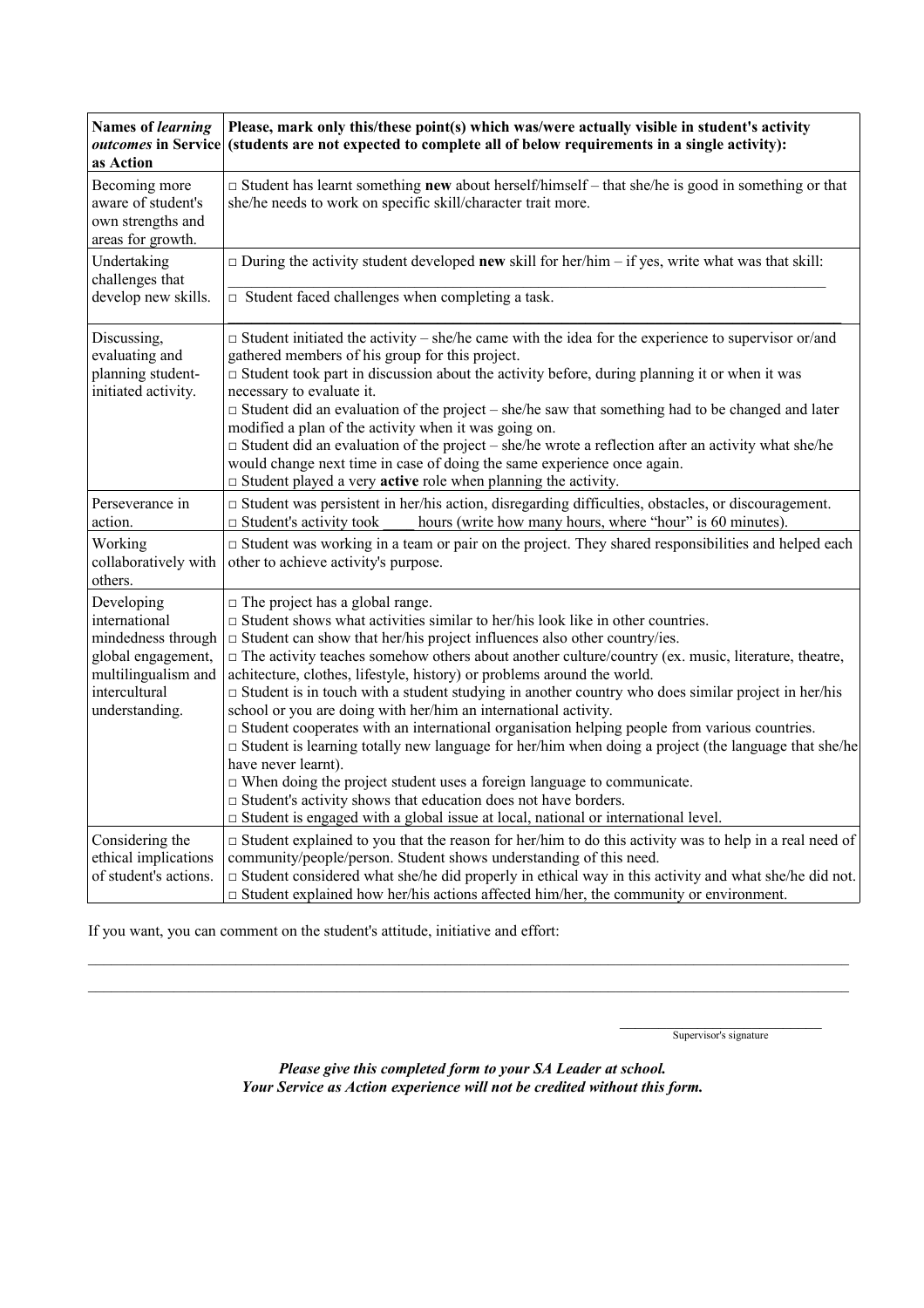|  | Arkusz obserwacji wolontariatu "Service as Action" (2 strony) |  |  |
|--|---------------------------------------------------------------|--|--|
|  |                                                               |  |  |

| Data: Imię i nazwisko ucznia:                             |                     | Klasa: |  |
|-----------------------------------------------------------|---------------------|--------|--|
| Mentor – osoba obserwująca ucznia w czasie projektu:      |                     |        |  |
| Imię i nazwisko:                                          |                     |        |  |
| E-mail: $\qquad \qquad$                                   | lub numer telefonu: |        |  |
| Nazwa organizatora lub organizacji:                       |                     |        |  |
| Obserwowałem/am wyżej opisanego ucznia w czasie projektu: |                     |        |  |
|                                                           |                     |        |  |
| Termin realizacji projektu:                               |                     |        |  |

Zgodnie z art. 13 ust. 1 i 2 rozporządzenia Parlamentu Europejskiego i Rady (UE) 2016/679 z dnia 27 kwietnia 2016 r. w sprawie ochrony osób fizycznych w związku z przetwarzaniem danych osobowych i w sprawie swobodnego przepływu takich danych oraz uchylenia dyrektywy 95/46/WE (ogólne rozporządzenie o ochronie danych) (Dz. Urz. UE L 119 z 04.05.2016, str. 1), dalej "RODO", informuje, że administratorem Pani/Pana danych osobowych jest International School of Bydgoszcz (ul. Gałczyńskiego 23, 85-322 Bydgoszcz, tel. 52/ 341-14-24, +48512-727-635, e-mail: isob@ukw.edu.pl, www: http://isob.ukw.edu.pl). W odniesieniu do Pani/Pana danych osobowych decyzje nie będą podejmowane w sposób zautomatyzowany. Przetwarzamy dane osobowe opiekuna (mentora) projektu by potwierdzić prawdziwość przekazanych przez ucznia informacji. Pani/Pana dane będą przechowywane w dzienniku elektronicznym ManageBac, w formie papierowej (niniejszy dokument) i jego skanu (baza elektroniczna). Pani/Pana dane mogą zostać wykorzystane w celu skontaktowania się i potwierdzenia czynności, których podjął się uczeń.

#### **Informacja dla mentora**

Gratulujemy! Został(a) Pan(i) wybrany(a) na mentora projektu wolontariackiego Service as Action (SA). Dziękujemy, że zgodził(a) się Pan(i) pomóc uczniowi w tym wyzwaniu. Dzięki Panu/i uczeń może rozwinąć w sobie cechy ucznia IB i stawać się coraz lepszą osobą. Prosimy o przeczytanie poniższych reguł, by móc wspierać ucznia w sposób odpowiadający szkolnym zasadom. Może Pan(i) przeczytać również podręcznik dot. SA (Handbook for Service as Action), który jest dostępny na szkolnej stronie internetowej, by dowiedzieć się więcej na ten temat.

Prosimy nie uzupełniać tego dokumentu, jeśli:

- uczeń nie przyszedł do Pani/a z pomysłem na projekt przed jego rozpoczęciem,
- w ogóle nie obserwował(a) Pan(i) projektu (bezpośrednio, poprzez fotografie lub filmy),
- uczeń poprosił Panią/a o wypełnienie tego formularza i złożenie podpisu po ukończeniu projektu, przy czym wcześniej nie miał(a) Pan(i) możliwości wpływu na planowanie jego działań lub ich omówienia,
- jest Pan(i) członkiem rodziny tego ucznia (wtedy nie może być Pan(i) mentorem tej osoby) chyba że pełni Pan(i) zarazem inną rolę – np. jest Pan(i) pracownikiem organizacji, w której uczeń realizuje swój projekt.

Ważne informacje dla mentora ucznia:

- 1. Mentor powinien obserwować ucznia w czasie realizacji projektu, ale nie jest to konieczne przez cały czas trwania wolontariatu (uczeń pozostaje pod nadzorem rodzica / opiekuna prawnego lub nauczyciela, jeśli jest w tym czasie w szkole). Uczeń może rozliczyć swoją pracę z mentorem, pokazując dowody i relacjonując wyniki. Uczniom nie wolno prosić o objęcie projektu opieką dopiero po jego wykonaniu.
- 2. Nie można realizować projektów SA w czasie lekcji. Nie dotyczy to przerw między lekcjami.
- 3. Uczeń musi zaplanować, jakie *efekty uczenia się* (*learning outcomes*) chce osiągnąć w projekcie SA. Mentor może zapoznać się ze wszystkimi możliwymi *efektami uczenia się* w poniższej tabeli. Prosimy o sprawdzenie, czy wybrane przez ucznia *efekty uczenia się* są możliwe do osiągnięcia w jego projekcie. Można zaproponować podopiecznemu ich zmianę na bardziej odpowiednie. Uczeń musi osiągnąć co najmniej jeden *efekt uczenia się* w trakcie pojedynczego projektu Service as Action.
- 4. Uczeń chcący zorganizować zbiórkę pieniędzy lub jakichkolwiek dóbr, musi jasno określić w swoim planie cel ich pozyskania oraz sposób przekazania wybranej instytucji lub osobie potrzebującej. Mentor podejmuje wstępną decyzję, czy taka zbiórka może się odbyć. Finalnego pozwolenia udziela Dyrektora szkoły. Uczniowie prowadzą zbiórkę tylko w budynku i na terenie szkoły, w zbieraniu funduszy mogą brać udział wyłącznie uczniowie i tylko oni mogą przekazywać pieniądze. WSZYSTKIE zebrane środki należy przekazać na cel zaplanowany na początku akcji. Uczniowie **nie mogą** pobierać żadnych pieniędzy na własny użytek (np. w ramach rekompensaty za poniesione wydatki) od tych zebranych podczas projektu SA. Jeśli Pan(i) lub uczeń pragną poszerzyć teren objęty zbiórką, prosimy o zgłoszenie się do osoby odpowiedzialnej za SA w IsoB.
- 5. Jeśli ma Pan(i) dostęp do dziennika ManageBac (jest Pan(i) nauczycielem lub rodzicem), może Pan(i) sprawdzać przygotowany przez ucznia opis projektu i jego regularne wnioski.

Prosimy bardzo uważnie przeczytać poniższy formularz i wypełnić go zgodnie z tym, co zrobił uczeń. Na tej podstawie zaliczone zostają tzw. *efekty uczenia się* (*learning outcomes*). Ponadto uczeń musi samodzielnie wyjaśnić, co zrobił w ramach projektu, by je osiągnąć.

Prosimy o Pana(i) podpis, jeśli przeczytał(a) Pan(i) powyższy tekst. Dzięki temu możemy być pewni, że projekt SA będzie wykonany zgodnie ze szkolnymi wymaganiami. Bardzo dziękujemy za Pana/i wsparcie!